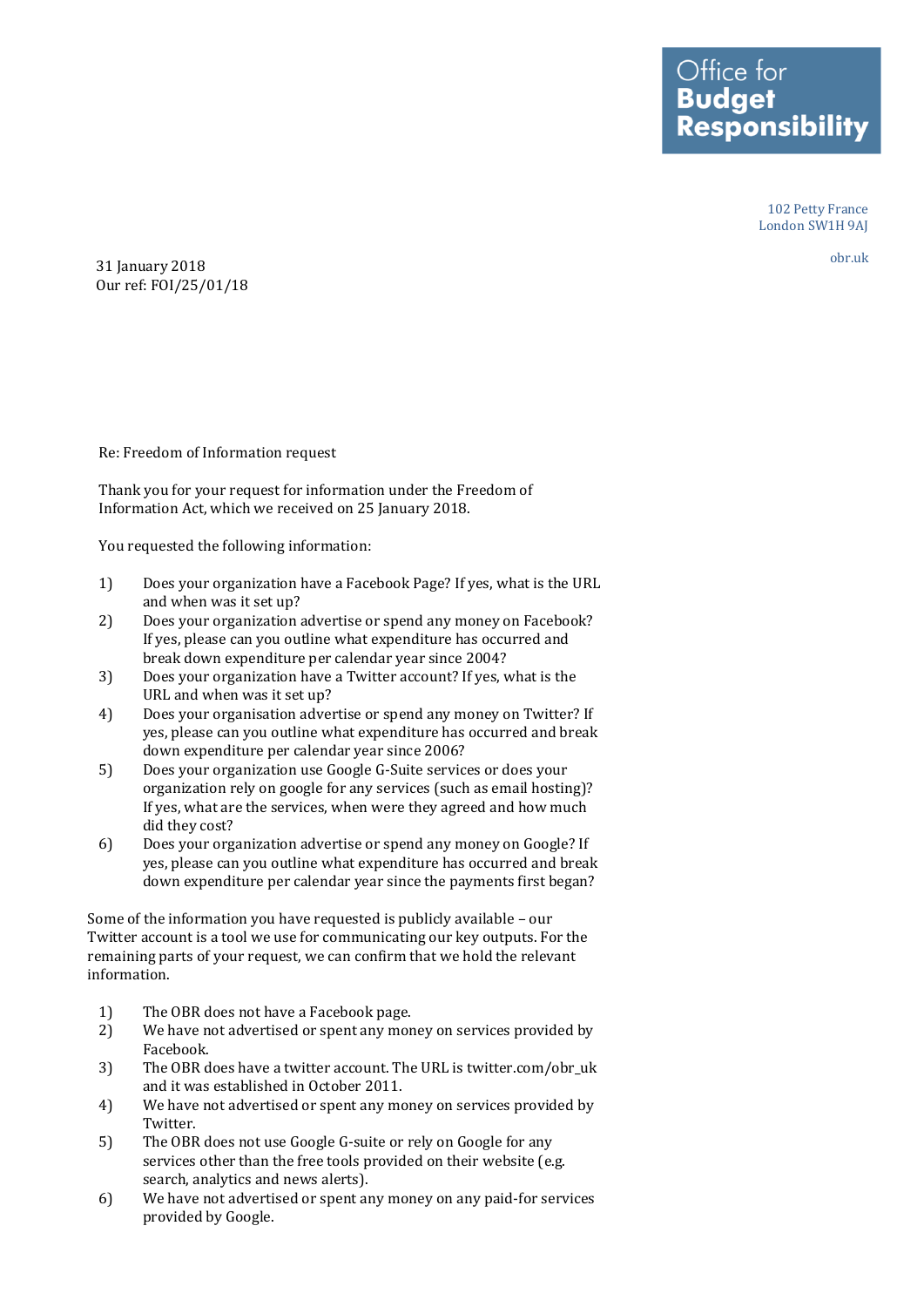If you have any other queries about this letter, please send them to our enquiries inbox at [obr.enquiries@obr.uk.](mailto:obr.enquiries@obr.uk)

Yours sincerely

Freedom of Information Unit Office for Budget Responsibility

## **Copy right notice**

Most documents supplied in response to a Freedom of Information request continue to be protected by copyright. You are free to use these documents for your information, including for any non-commercial research you may be doing. Documents can also be used for the purposes of news reporting. Any other re-use, for example commercial publication, would require the permission of the copyright holder. Government officials will have produced most documents supplied by the OBR and so the information will be Crown Copyright. Crown Copyright is managed by HMSO and you can find out details on the arrangements for re-using Crown Copyright on http://www.hmso.gov.uk/copyright/licences/click-use-home.htm

## **Your right to complain under the Freedom of Information Act 2000**

If you are not happy with this reply, you may request a review by writing to OBR Enquiries, Office for Budget Responsibility, 14T, 102 Petty France, London SW1H 9AJ or by email to obr.enquiries@obr.uk.

Any review request must be made within 2 months of the date of this letter.

It would assist our review if you set out which aspects of the reply concern you and why you are dissatisfied.